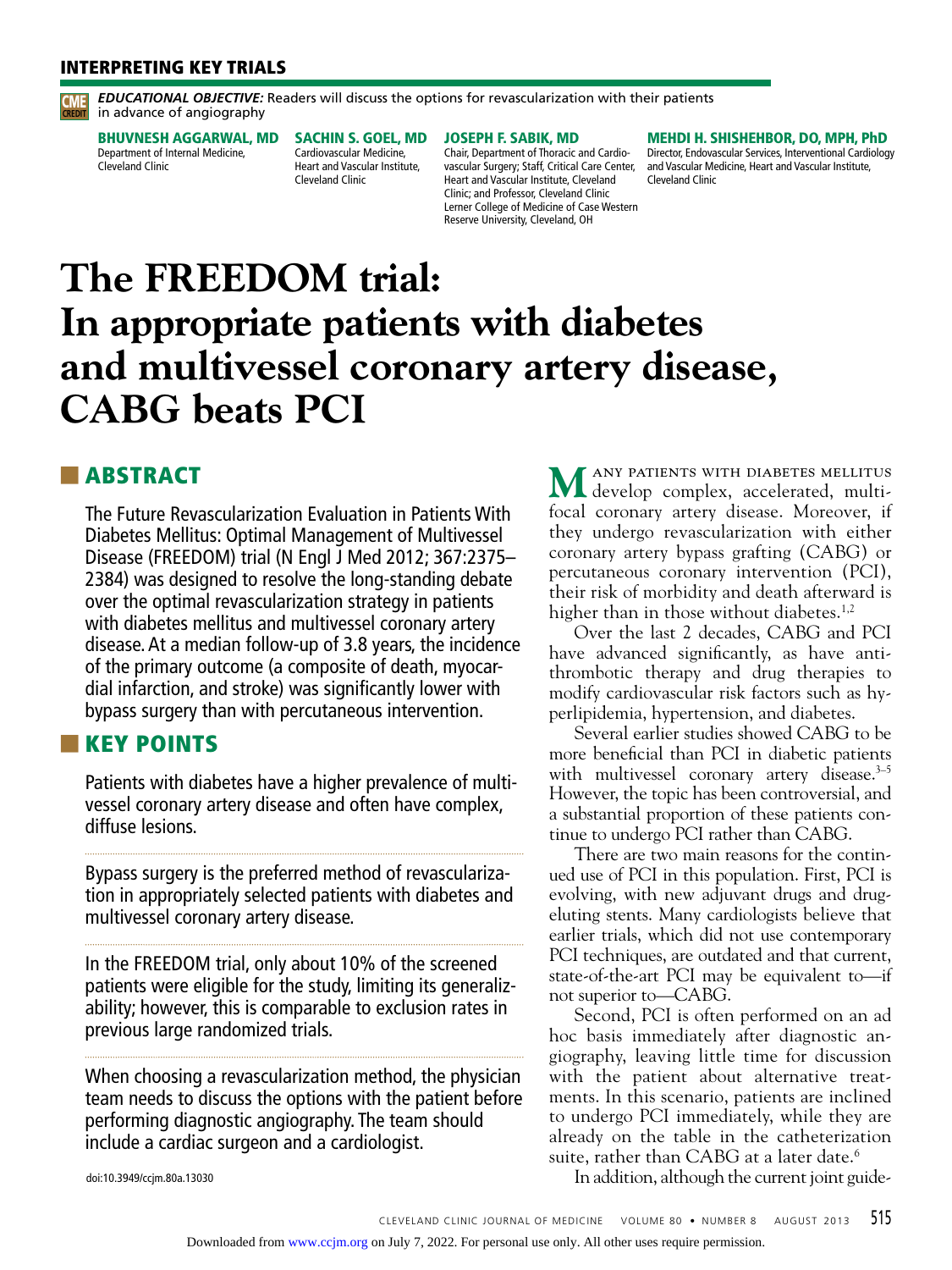lines of the American College of Cardiology and the American Heart Association state that CABG is preferable to PCI for patients with diabetes and multivessel coronary artery disease, they give it only a level IIa recommendation.7

The much-anticipated Future Revascularization Evaluation in Patients With Diabetes Mellitus: Optimal Management of Multivessel Disease (FREEDOM) trial<sup>8</sup> was designed to settle the CABG-vs-PCI debate, thereby leading to a stronger guideline recommendation for the preferred revascularization strategy in this patient population.

#### ■ **WHY ARE DIABETIC PATIENTS DIFFERENT?**

Diabetes mellitus is a major risk factor for premature and aggressive coronary artery disease. Several mechanisms have been proposed to explain this association.

Diabetic patients have higher concentrations of several inflammatory proteins than those without diabetes, including C-reactive protein, tumor necrosis factor, and plateletderived soluble CD40 ligand. They also have higher levels of adhesion molecules such as vascular cell adhesion molecule-1 and intercellular adhesion molecule.9,10 In addition, when blood sugar levels are high, platelets express more glycoprotein IIb/IIIa receptors and are therefore more prone to aggregate.<sup>11</sup>

These prothrombotic and proinflammatory cytokines, in conjunction with endothelial dysfunction and metabolic disorders such as hyperglycemia, hyperlipidemia, obesity, insulin resistance, and oxidative stress, lead to accelerated atherosclerosis in patients with diabetes.12 Also, because diabetes is a systemic disease, the atherosclerotic process is diffuse, and many patients with diabetes have left main coronary artery lesions and diffuse multivessel coronary artery disease.<sup>13,14</sup>

Although the short-term outcomes of revascularization by any means are comparable in patients with and without diabetes, diabetic patients have lower long-term survival rates and higher rates of myocardial infarction and need for repeat procedures.15 Diabetic patients who undergo PCI have a high rate of stent thrombosis and restenosis.16,17 Similarly, those undergoing CABG have higher rates of postoperative infection and renal and neurologic complications.18,19

#### **BEFORE THE FREEDOM TRIAL**

The question of CABG vs PCI has plagued physicians ever since PCI came to the forefront in the 1980s. Before stents were widely used, PCI with balloon angioplasty was known to be comparable to CABG for single-vessel disease, but whether it was beneficial in patients with multivessel disease or left main disease was not entirely evident. Randomized clinical trials were launched to answer the question.

#### **Studies of balloon angioplasty vs CABG**

**The BARI trial** (Bypass Angioplasty Revascularization Investigation),5,20 published in 1996, compared PCI (using balloon angioplasty without a stent) and CABG in patients with multivessel coronary artery disease (**TABLE 1** 20–29).

Between 1988 and 1991, the trial randomly assigned 1,829 patients with multivessel disease to receive either PCI or CABG and compared their long-term outcomes. Although there was no difference in mortality rates between the two groups overall, the diabetic subgroup had a significantly better survival rate with CABG than with PCI, which was sustained over a follow-up period of 10 years.<sup>5</sup>

BARI had a significant clinical impact at the time and led to a clinical alert by the National Heart, Lung, and Blood Institute recommending CABG over PCI for patients with diabetes. However, not everyone accepted the results, because they were based on a small number of patients ( $n = 353$ ) in a retrospectively determined subgroup. Further, the BARI trial was conducted before the advent of coronary stents, which were later shown to improve outcomes after PCI. Also, optimal medical therapy after revascularization was not specified in the protocol, which likely affected outcomes.

**EAST** (Emory Angioplasty Versus Surgery Trial)21 and **CABRI** (Coronary Angioplasty Versus Bypass Revascularization Investiga- $\frac{1}{2}$  were similar randomized trials comparing angioplasty and CABG in patients with multivessel coronary artery disease. These showed better outcomes after CABG in patients with diabetes. However, lack of statisti-

FREEDOM was designed to settle the CABG-vs-PCI debate, thereby leading to a stronger guideline recommendation

Downloaded from [www.ccjm.org](http://www.ccjm.org/) on July 7, 2022. For personal use only. All other uses require permission.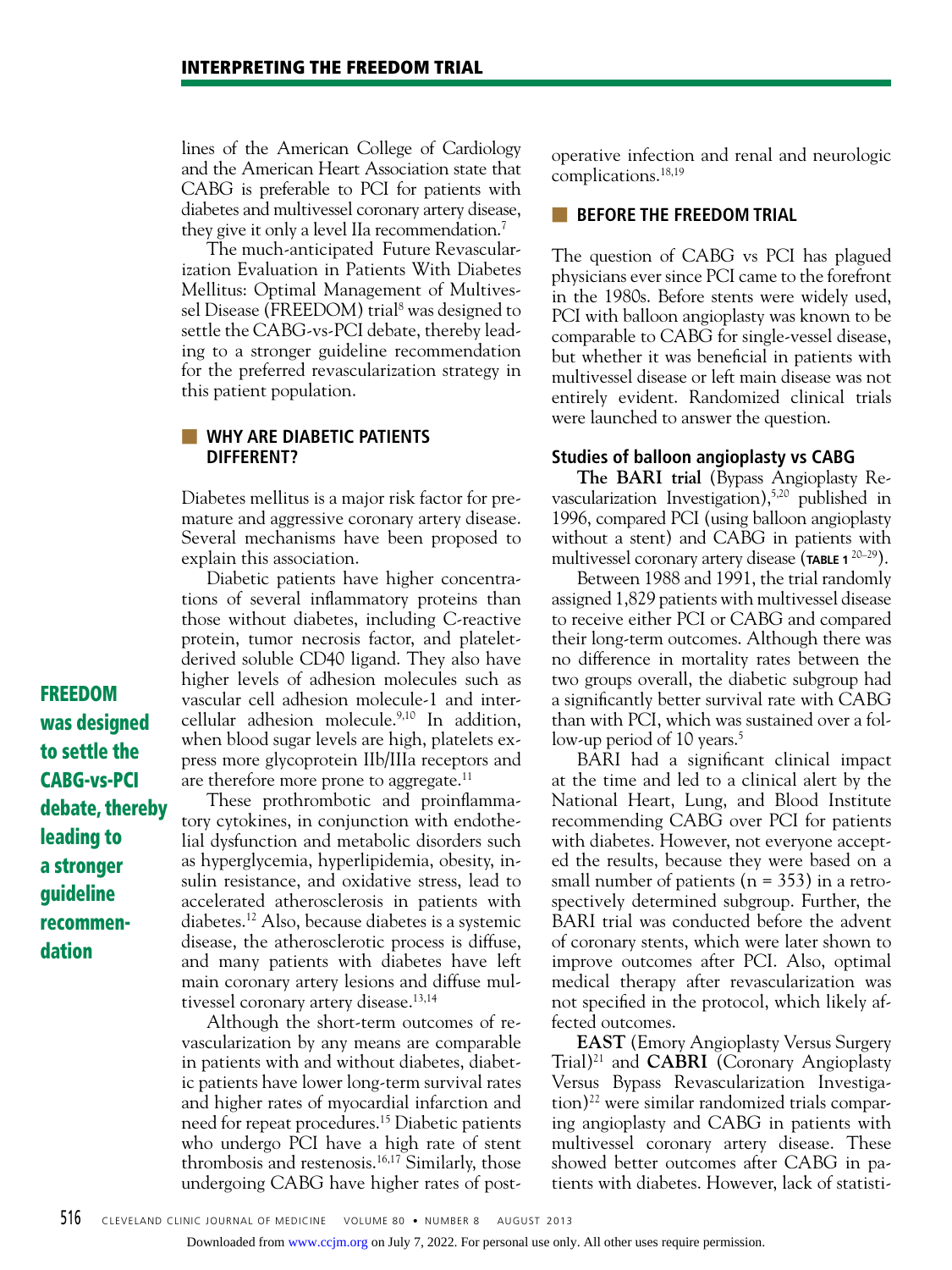## **Table 1**

## Major randomized trials comparing PCI and CABG in diabetic patients

| <b>Trial</b> <sup>a</sup>              | <b>Study</b><br>population                             | <b>Diabetic</b><br>subgroup            | Follow-<br>up | <b>PCI</b><br>method      | <b>Mortality</b><br>rates                         | <b>Repeat re-</b><br>vasculariza-<br>tion rates   | <b>Comments</b>                                                                  |
|----------------------------------------|--------------------------------------------------------|----------------------------------------|---------------|---------------------------|---------------------------------------------------|---------------------------------------------------|----------------------------------------------------------------------------------|
| EAST, <sup>21</sup><br>1994            | <b>Multivessel</b><br>CAD;<br>LVEF > 25%               | <b>CABG 41</b><br><b>PCI</b><br>49     | 8 Years       | <b>PTCA</b>               | CABG 24.5%<br><b>PCI</b><br>39.9%                 | <b>NA</b>                                         | Single center<br>No stents used                                                  |
| CABRI, <sup>22</sup><br>1995           | <b>Multivessel</b><br>CAD;<br>LVEF > 35%               | CABG <sub>62</sub><br><b>PCI</b><br>63 | 4 Years       | <b>PTCA</b>               | CABG 12.5%<br><b>PCI</b><br>22.6%                 | <b>NA</b>                                         | Rare stent use                                                                   |
| <b>BARI, 5,20</b><br>1996              | <b>Multivessel</b><br><b>CAD</b>                       | <b>CABG 180</b><br>173<br><b>PCI</b>   | 10 Years      | <b>PTCA</b>               | CABG 42.1%<br>54.5%*<br><b>PCI</b>                | CABG 18.3%<br>PTCA 79.7%                          | 81% IMA use<br>No GP IIb/IIIa inhibi-<br>tor use                                 |
| <b>ARTS</b> , <sup>23</sup><br>2001    | <b>Multivessel</b><br>CAD;<br>LVEF > 30%               | CABG 96<br><b>PCI 112</b>              | 5 Years       | <b>BMS 97%</b>            | <b>CABG 8.3%</b><br>PCI 13.4%                     | CABG 27.5%<br><b>PCI</b><br>42.9%b<br>(At 1 year) | 89% IMA use<br>97% BMS use<br>3.5% GP Ilb/Illa inhibi-<br>tor use                |
| SoS <sub>1</sub> <sup>24</sup><br>2002 | <b>Multivessel</b><br><b>CAD</b>                       | CABG <sub>74</sub><br><b>PCI</b><br>68 | 6 Years       | <b>BMS 97%</b>            | CABG 5.4%<br>PCI 17.6%                            | <b>CABG 5.4%</b><br>PCI 25.0%<br>(At 2 years)     | 81% IMA use<br>8% GP IIb/IIIa inhibitor<br>use                                   |
| <b>ERACI II, 25</b><br>2001            | <b>Multivessel</b><br><b>CAD</b>                       | CABG 39<br>39<br><b>PCI</b>            | 5 Years       | <b>BMS 89%</b>            | CABG 10.0%<br><b>PCI</b><br>10.2%                 | <b>NA</b>                                         | 93% IMA use<br>50% of CABG deaths<br>were within 30 days,<br>unlike PCI          |
| SYN-<br><b>TAX, 26,27</b><br>2009      | Three-vessel or<br>left main CAD                       | <b>CABG 221</b><br><b>PCI</b><br>231   | 5 Years       | <b>DES 100%</b>           | CABG 12.9%<br><b>PCI</b><br>19.5%                 | CABG 14.6%<br><b>PCI</b><br>35.3% <sup>b</sup>    | 97% IMA use<br>Study not powered to<br>detect difference in<br>diabetic patients |
| <b>CARDIa,4</b><br>2010                | <b>Multivessel or</b><br>complex single-<br>vessel CAD | <b>CABG 254</b><br><b>PCI</b><br>256   | 5 Years       | <b>BMS 31%</b><br>DES 69% | CABG 14.0%<br>12.6%<br><b>PCI</b><br>(At 5 years) | <b>CABG 8.3%</b><br>PCI 21.9%                     | 97% IMA use<br>Short follow-up<br>Failed to reject "inferi-<br>ority" of PCI     |
| <b>FREEDOM, 8</b><br>2012              | <b>Multivessel</b><br><b>CAD</b>                       | <b>CABG 947</b><br><b>PCI 953</b>      | 5 Years       | <b>DES 100%</b>           | <b>CABG 10.9%</b><br>PCI 16.3%*                   | CABG 4.8%<br>PCI 12.6%<br>(At 1 year)             | Large sample size<br>94% IMA use<br><b>Optimal medical</b><br>therapy            |
| VA-<br><b>CARDS, 28,29</b><br>2013     | <b>Proximal LAD</b><br>or multivessel<br><b>CAD</b>    | <b>CABG 97</b><br><b>PCI 101</b>       | 2 Years       | <b>DES 99%</b>            | <b>CABG 5%</b><br>21%<br><b>PCI</b>               | <b>CABG 31%</b><br><b>PCI</b><br>26%              | Study stopped after<br>recruitment of 25% of<br>intended sample size             |

a See text for full study names

<sup>b</sup> Statistically significant (*P* < .05)

BMS = bare metal stent; CABG = coronary artery bypass grafting; CAD = coronary artery disease; DES = drug-eluting stent; GP = glycoprotein; IMA = internal mammary artery; LAD = left anterior descending artery; LVEF = left ventricular ejection fraction; NA = not available; PCI = percutaneous coronary intervention; PTCA = percutaneous transluminal coronary angioplasty (ie, balloon angioplasty)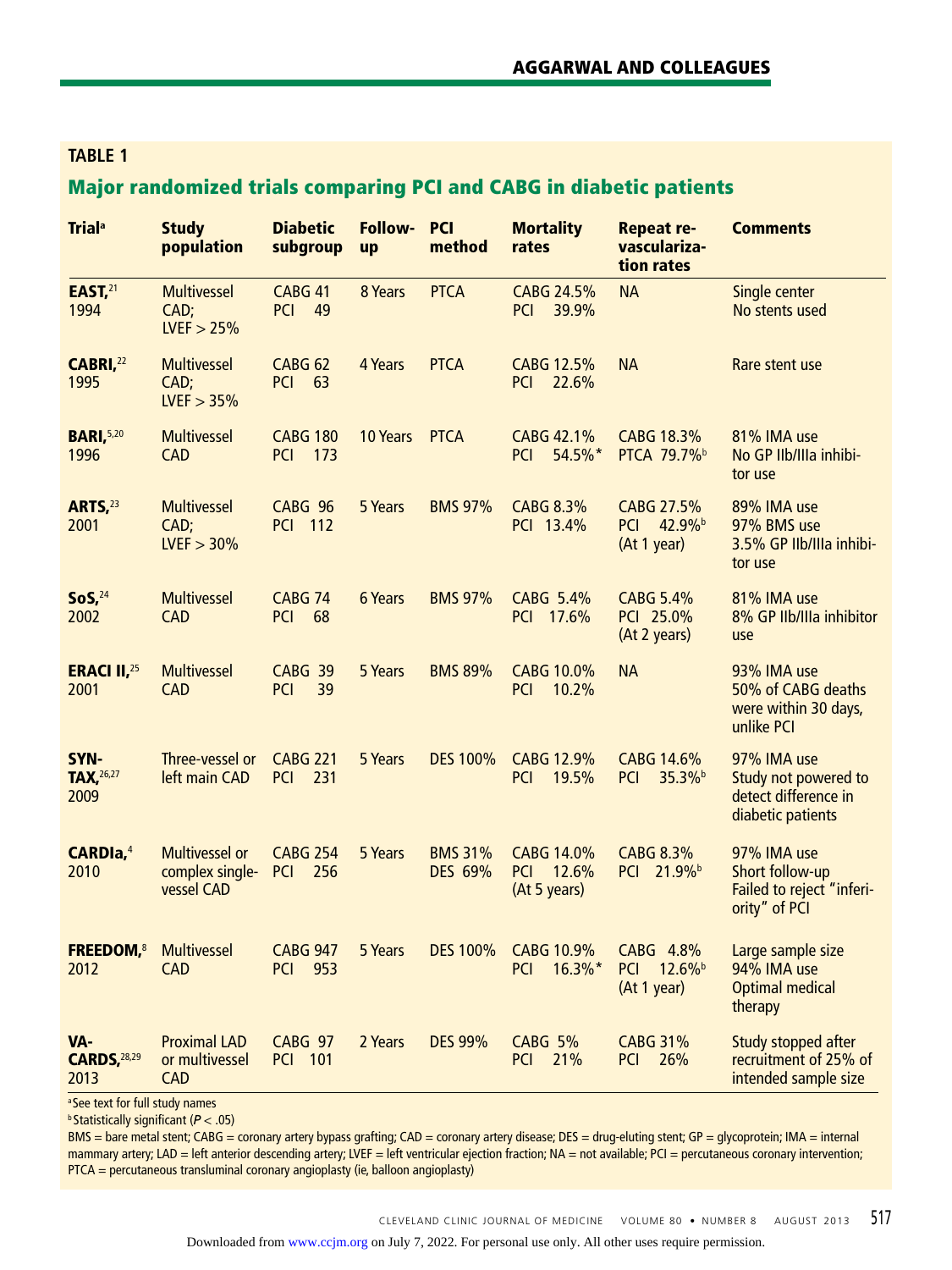cal significance because of small sample sizes limited their clinical impact.

#### **Studies of PCI with bare-metal stents vs CABG**

**The ARTS trial** (Arterial Revascularization Therapy Study) compared PCI (with bare-metal stents) and CABG in 1,205 patients with multivessel coronary artery disease.<sup>23</sup> The mortality rate did not differ significantly between two treatment groups overall or in the diabetic subgroup. However, the repeat revascularization rate was higher with PCI than with CABG.

**The SoS trial** (Stenting or Surgery)<sup>24</sup> had similar results.

**The ERACI II trial** (Argentine Randomized Study: Coronary Angioplasty With Stenting Versus Coronary Bypass Surgery in Multi-Vessel Disease)<sup>25</sup> found no difference in mortality rates at 5 years with CABG vs PCI.

These trials were criticized, as none of them routinely used glycoprotein IIb/IIIa inhibitors with PCI, which by then had been shown to reduce mortality rates.<sup>30</sup> However, these trials made it clear that restenosis requiring repeat revascularization was a major disadvantage of PCI with bare-metal stents compared with CABG in patients with diabetes. Drug-eluting stents, which significantly reduced the rates of in-stent restenosis and target-lesion revascularization, were expected to overcome this major disadvantage.

## **Studies of PCI with drug-eluting stents vs CABG**

**ARTS II** was the first trial to compare PCI with drug-eluting stents vs CABG. This was a nonrandomized single-arm study of 607 patients (including 159 with diabetes) who were treated with drug-eluting stents; the outcomes were compared with the CABG group from the earlier ARTS trial.<sup>31</sup>

At 3 years, in the diabetic subgroup, the rates of death, myocardial infarction, and stroke were not significantly different between treatments, although a trend favored PCI. However, this comparison was limited by selection bias, as ARTS II was a nonrandomized trial in which operators chose patients for drug-eluting stents in an attempt to match already known outcomes from the CABG co-

#### hort of ARTS.

**SYNTAX** (Synergy Between PCI With Taxus and Cardiac Surgery) was the first randomized trial comparing PCI with drug-eluting stents (in this trial, paclitaxel-eluting) vs CABG in patients with three-vessel or left main coronary artery disease.<sup>26,27</sup> Subgroup analysis in patients with diabetes mellitus revealed a higher rate of major adverse cardiac and cerebrovascular events (death, myocardial infarction, stroke, or repeat revascularization) in the PCI group than in the CABG patients, largely driven by higher rates of repeat revascularization after PCI.32,33 SYNTAX was not designed to assess significant differences in rates of death.

**The CARDIa trial** (Coronary Artery Revascularization in Diabetes) randomized patients with diabetes and multivessel coronary artery disease to PCI (about one-third with bare-metal stents and two-thirds with drugeluting stents) or CABG. Rates of major adverse cardiac and cerebrovascular events were higher in the PCI group, again largely driven by higher rates of repeat revascularization.<sup>4</sup> CARDIa was stopped early because of a lack of enrollment and could not provide sufficient evidence to endorse one strategy over the other.

**VA-CARDS** (Veteran Affairs Coronary Artery Revascularization in Diabetes) randomized patients with diabetes and proximal left anterior descending artery or multivessel coronary artery disease to receive PCI with drug-eluting stents or CABG.<sup>28</sup> Although the rate of death was lower with CABG than with PCI at 2 years, the trial was underpowered and was terminated at 25% of the initial intended patient enrollment. In addition, only 9% of diabetic patients screened were angiographically eligible for the study.<sup>29</sup>

**Registry data.** Analysis of a large data set from the National Cardiovascular Disease Registry and the Society of Thoracic Surgeons revealed a survival advantage of CABG over PCI for a follow-up period of 5 years.<sup>34</sup> However, this was a nonrandomized study, so its conclusions were not definitive.

#### **THE FREEDOM TRIAL**

Given the limitations of the trials described above, the National Heart, Lung, and Blood

Not everyone accepted the BARI results, since they were based on a small number of patients in a retrospectively determined subgroup

Downloaded from [www.ccjm.org](http://www.ccjm.org/) on July 7, 2022. For personal use only. All other uses require permission.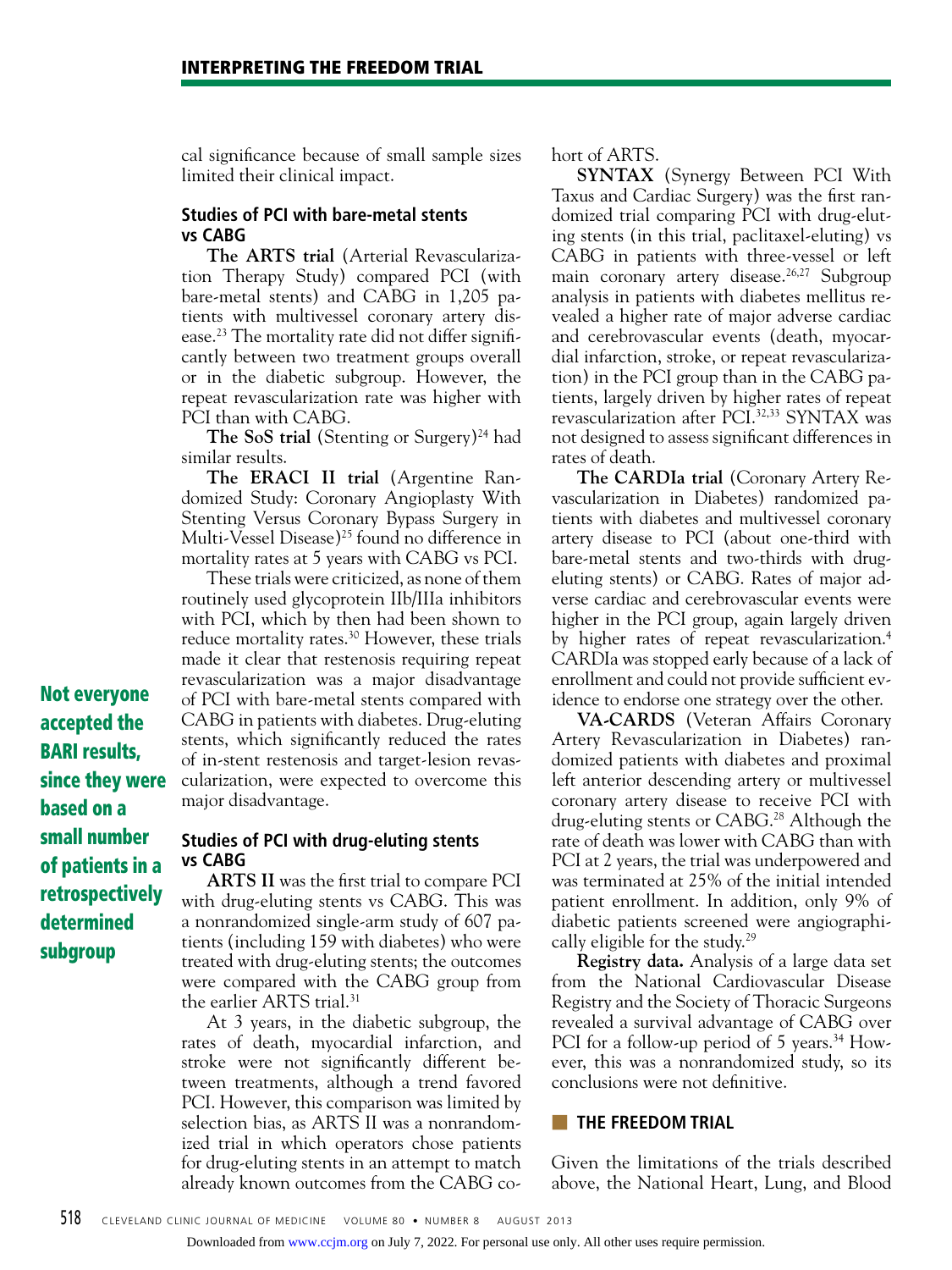Institute sponsored the FREEDOM trial an appropriately powered, randomized comparison of PCI (with drug-eluting stents) and CABG (using arterial grafting) in patients with diabetes and multivessel coronary artery disease using contemporary techniques and concomitant optimal medical therapy.8

#### **FREEDOM study design**

The FREEDOM trial enrolled 1,900 patients with diabetes and angiographically confirmed multivessel coronary artery disease (83% with three-vessel disease) with stenosis of more than 70% in two or more major epicardial vessels involving at least two separate coronaryartery territories. The main exclusion criteria were severe left main coronary artery stenosis  $(\geq 50\%$  stenosis), class III or IV congestive heart failure, and previous CABG or valve surgery. For CABG surgery, arterial revascularization was encouraged.

Dual antiplatelet therapy was recommended for at least 12 months in patients receiving a drug-eluting stent, and optimal medical management for diabetes, hypertension, and hyperlipidemia was strongly advocated.

Between April 2005 and April 2010, 32,966 patients were screened, of whom 3,309 were eligible for the trial and 1,900 consented and were randomized (953 to the PCI group and 947 to the CABG group). The patients were followed for a minimum of 2 years and had a median follow-up time of 3.8 years. Outcomes were measured with an intention-to-treat analysis.

#### **Study results**

**Patients.** The groups were comparable with regard to baseline demographics and cardiac risk factors.

The mean age was 63; 29% of the patients were women, and 83% had three-vessel coronary artery disease. The mean hemoglobin  $A_{1c}$ was 7.8%, and the mean ejection fraction was 66%. The mean SYNTAX score, which defines the anatomic complexity of lesions, was 26 ( $\leq$  22 is mild, 23–32 is intermediate, and ≥ 33 is high). The mean EURO score, which defines surgical risk, was 2.7 (a score ≥ 5 being associated with a lower rate of survival).

**The primary composite outcome** (death, nonfatal myocardial infarction, or nonfatal

#### **TABLE 2**

## Outcomes in the FREEDOM trial

| <b>Outcome</b>               | 2 years after | randomization | 5 years after<br>randomization value |             |        |
|------------------------------|---------------|---------------|--------------------------------------|-------------|--------|
|                              | <b>PCI</b>    | <b>CABG</b>   | <b>PCI</b>                           | <b>CABG</b> |        |
| <b>Primary composite</b>     | 13.0%         | 11.9%         | 26.6%                                | 18.7%       | .005   |
| Death from any cause         | 6.7%          | 6.3%          | 16.3%                                | 10.9%       | .049   |
| <b>Myocardial infarction</b> | 6.7%          | 4.7%          | 13.9%                                | 6.0%        | < .001 |
| <b>Stroke</b>                | 1.5%          | 2.7%          | $2.4\%$                              | 5.2%        | .03    |
| Cardiovascular death         | 0.9%          | 1.3%          | 10.9%                                | 6.8%        | -12    |

FROM Farkouh ME, Domanski M, Sleeper LA, et al. Strategies for multivessel revascularization in patients with diabetes. N Engl J Med 2012; 367:2375–2384. Reprinted with permission from the Massachusetts Medical Society.

stroke) occurred less frequently in the CABG group than in the PCI group (**TABLE 2**). CABG was also associated with significantly lower rates of death from any cause and of myocardial infarction. Importantly, survival curves comparing the two groups diverged at 2-year follow-up. In contrast to other outcomes assessed, stroke occurred more often in the CABG group. The 5-year rates in the CABG group vs the PCI group were:

- Primary outcome— 18.7% vs 26.6%, *P* = .005
- Death from any cause— 10.9% vs 16.3%, *P* = .049
- Myocardial infarction— 6% vs 13.9%, *P* < .0001
- Stroke—
	- 5.2% vs 2.4%, *P* = .03.

**The secondary outcome (**death, nonfatal myocardial infarction, nonfatal stroke, or repeat revascularization at 30 days or 12 months) had occurred significantly more often in the PCI group than in the CABG group at 1 year (16.8% vs 11.8%, *P* = .004), with most of the difference attributable to a higher repeat revascularization rate in the PCI group (12.6% vs 4.8%, *P* < .001).

**Subgroup analysis.** CABG was superior to PCI across all prespecified subgroups, covering the complexity of the coronary artery disease. Event rates with CABG vs PCI, by tertiles of the SYNTAX score:

- SYNTAX scores  $\leq$  22: 17.2% vs 23.2%
- SYNTAX scores 23–32: 17.7% vs 27.2%

5-year mortality rates in FREEDOM: 10.9% with CABG, 16.3% with PCI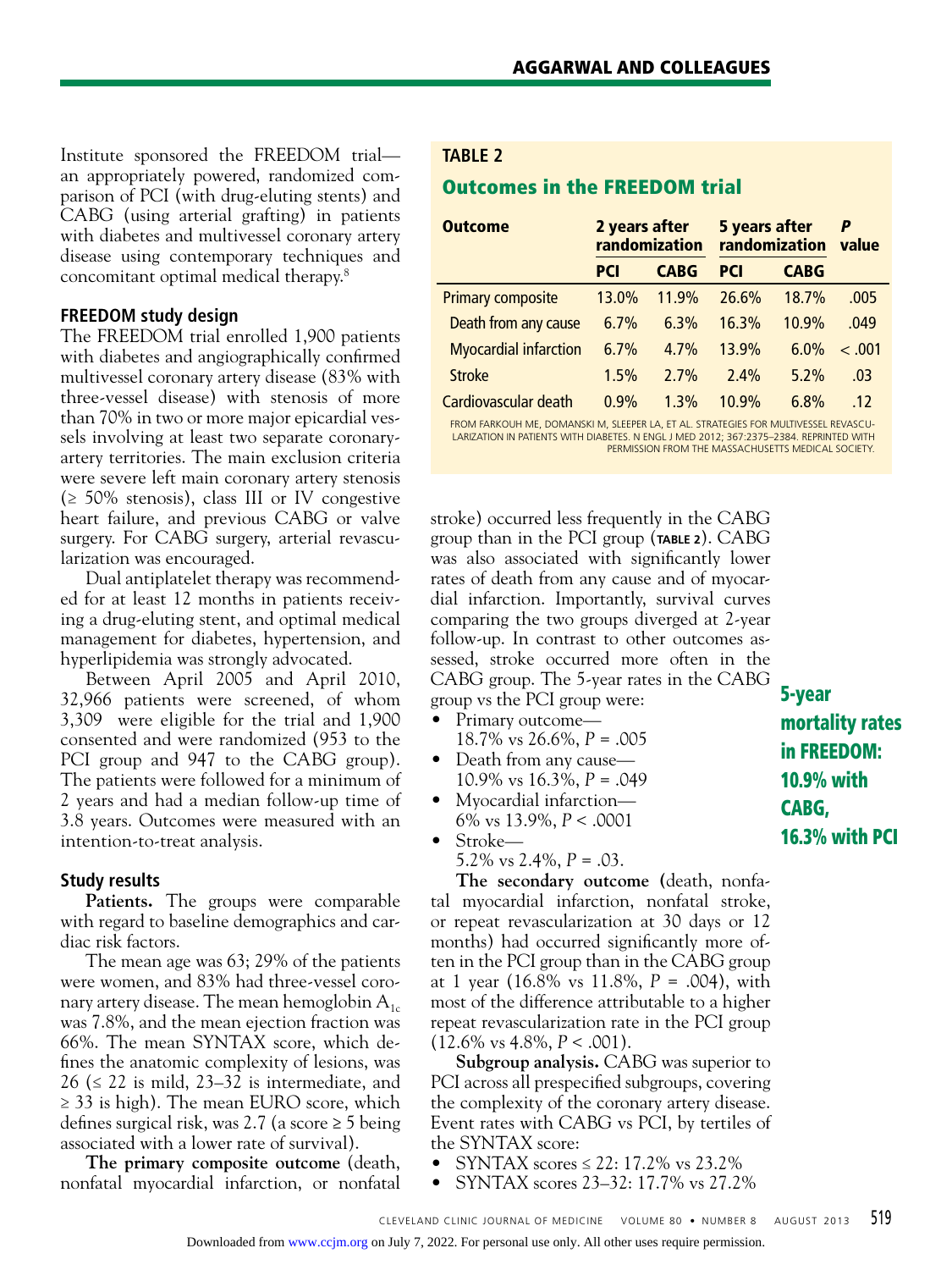SYNTAX scores ≥ 33: 22.8% vs 30.6%.

**Cost-effectiveness.** Although up-front costs were higher with CABG, at \$34,467 for the index hospitalization vs \$25,845 for PCI  $(P < .001)$ , when the in-trial results were extended to a lifetime horizon, CABG had an incremental cost-effectiveness ratio of \$8,132 per quality-adjusted life-year gained vs PCI.35 Traditionally, therapies are considered costeffective if the incremental cost-effectiveness ratio is less than \$50,000 per quality-adjusted life-year gained.

#### ■ **WHY MAY CABG BE SUPERIOR IN DIABETIC PATIENTS?**

The major advantage of CABG over PCI is the ability to achieve complete revascularization. Diabetic patients with coronary artery disease tend to have diffuse, multifocal disease with several stenotic lesions in multiple coronary arteries. While stents only treat the focal area of most significant occlusion, CABG may bypass all proximal vulnerable plaques that could potentially develop into culprit lesions over time, truly bypassing the diseased segments (**FIGURE 1**).

The major advantage of CABG over PCI is the ability to achieve complete reavascularization

In addition, heavy calcification may not allow optimal stenting in these patients.

Use of multiple stents increases the risk of restenosis, which could lead to a higher incidence of myocardial infarction and need for repeat revascularization. This was evident in the FREEDOM trial, in which the mean number of stents per patient was 4.2. Also, some lesions need to be left untreated because of the complexity involved.

The major improvement in outcomes after CABG has resulted from using arterial conduits such as the internal mammary artery rather than the saphenous vein.<sup>36</sup> The patency rates of internal mammary artery grafts exceed 80% over 10 years.37 Internal mammary artery grafting was done in 94% of patients receiving CABG in the FREEDOM trial.

#### **WHAT DOES THIS MEAN?**

FREEDOM was a landmark trial that confirmed that CABG provides significant benefit compared with contemporary PCI with drug-eluting stents in patients with diabetes mellitus and multivessel coronary artery disease. It was a large multicenter trial that was adequately powered, unlike most of the earlier trials of this topic.

Unlike previous trials in which the benefit of CABG was driven by reduction in repeat revascularizations alone, FREEDOM showed lower incidence rates of all-cause mortality and myocardial infarction with CABG than with PCI. CABG was better regardless of SYNTAX score, number of diseased vessels, ejection fraction, race, or sex of the patient, indicating that it leads to superior outcomes across a wide spectrum of patients.

An argument that cardiologists often cite when recommending PCI is that it can save money due to lower length of index hospital stay and lower procedure costs of with PCI than with CABG. However, in FREEDOM, CABG also appeared to be highly cost-effective.

#### **FREEDOM had limitations**

While FREEDOM provided robust data proving the superiority of CABG, the study had several limitations.

Although there was an overall survival benefit with CABG compared with PCI, the difference in incidence of cardiovascular deaths (which accounted for 64% of all deaths) was not statistically significant.

The trial included only patients who were eligible for both PCI and CABG. Hence, the results may not be generalizable to all diabetic patients with multivessel coronary artery disease—indeed, only 10% of those screened were considered eligible for the trial. However, it is likely that several patients screened in the FREEDOM trial may not have been eligible for PCI or CABG at the time of screening, since the revascularization decision was made by a multidisciplinary team and a more appropriate decision (either CABG or PCI) was then made.

Other factors limiting the general applicability of the results were low numbers of female patients (28.6%), black patients (6.3%), patients with an ejection fraction of 40% or less (2.5%), and patients with a low SYNTAX score (35%).

There were several unexplained observations as well. The difference in events between the treatment groups was much higher in North America than in other regions. The

Downloaded from [www.ccjm.org](http://www.ccjm.org/) on July 7, 2022. For personal use only. All other uses require permission.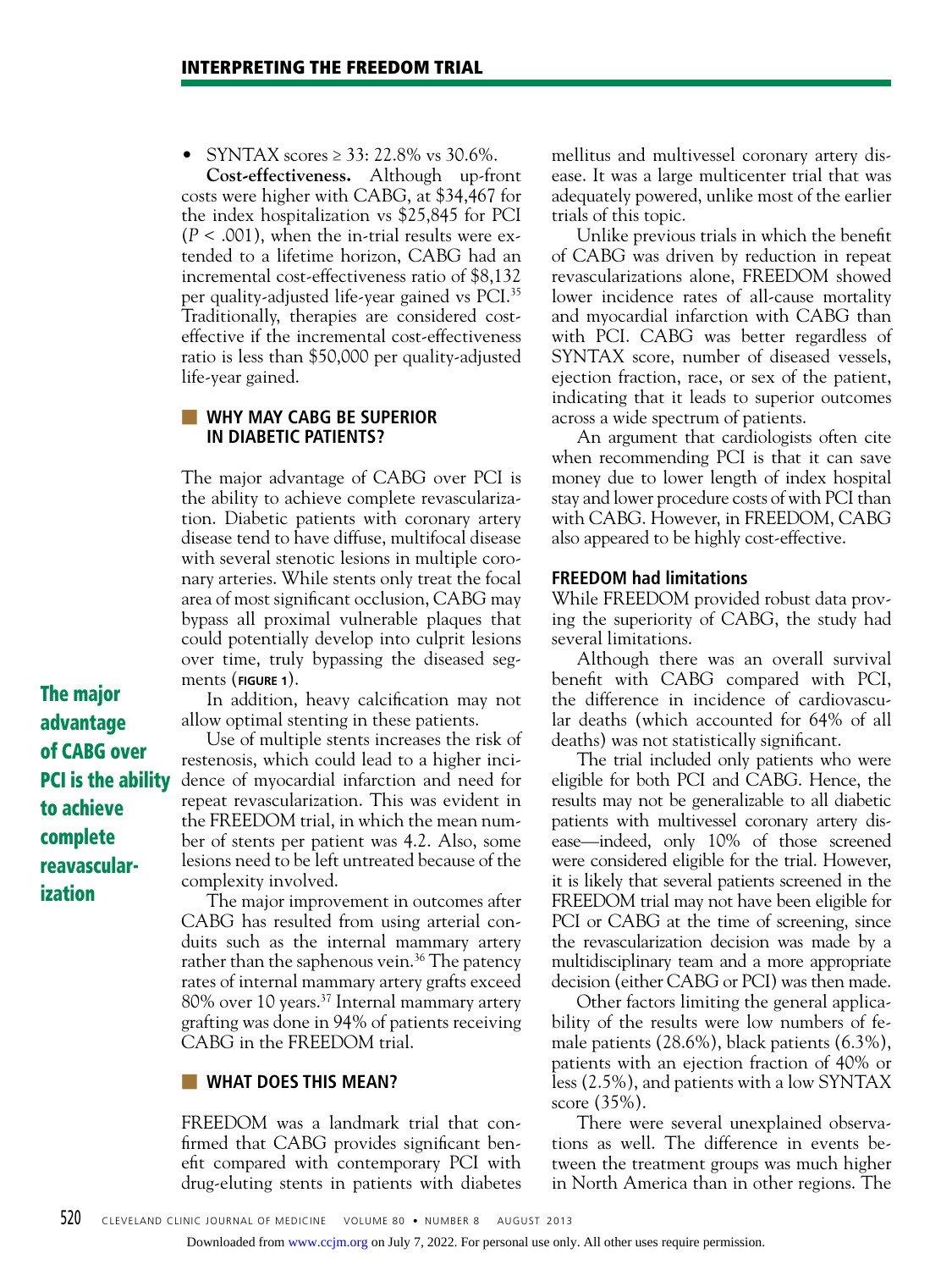## **PCI vs CABG in diabetic patients with multivessel coronary artery disease**

Patients with diabetes are likely to develop diffuse, multivessel coronary artery disease. For these patients, which is the optimal revascularization strategy: percutaneous coronary intervention (PCI) or coronary artery bypass grafting (CABG)?

PCI is less invasive but addresses only discrete lesions, so patients are prone to need repeat procedures later as new stenoses develop or when vulnerable plaques rupture, causing thrombosis and acute coronary syndromes.



Medical Illustrator: Joseph Pangrace **©2013 CCF**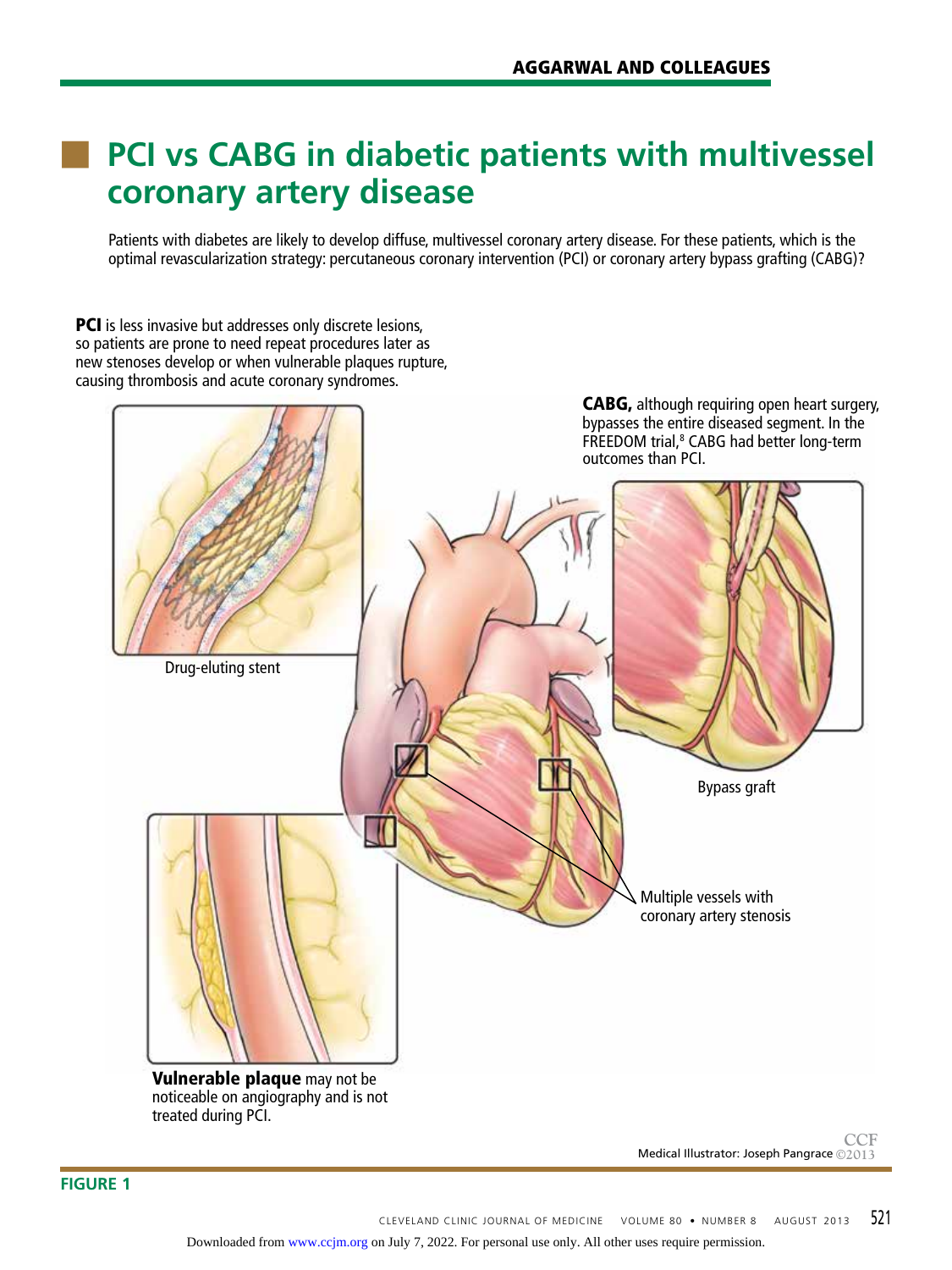number of coronary lesions in the CABG group was high (mean = 5.74), but the average numbers of grafts used was only 2.9, and data were not provided regarding use of sequential grafting. Similarly, an average of only 3.5 of the six stenotic lesions per patient in the PCI group were revascularized; whether this was the result of procedural limitations with PCI was not entirely clear.

In addition, while the investigators mention that an average patient received four stents, a surprising finding was that the mean total length of the stents used was only 26 mm. This appears too small, as the usual length of one drug-eluting stent is about 20 to 30 mm.

Since only high-volume centers with good outcome data were included in the trial, the results may lack validity for patients undergoing revascularization at low-volume community centers.

It remains to be seen if the benefits of CABG will be sustained over 10 years and longer, when saphenous vein grafts tend to fail and require repeat revascularization, commonly performed with PCI. Previous data suggest that the longer the follow-up, the better the results with CABG. However, long-term results (> 10 years) in studies comparing drugeluting stents and CABG are not available.

It remains to be seen if the benefits of CABG will be sustained over 10 years and longer

#### **Despite limitations, FREEDOM may change clinical practice**

Despite these limitations, the FREEDOM trial has the potential to change clinical practice and strengthen current recommendations for CABG in these patients.

The trial underscored the importance of a multidisciplinary heart team approach in managing patients with complex coronary artery disease, similar to that being used in patients with severe aortic stenosis since transcatheter aortic valve replacement became available.

It should also bring an end to the practice of ad hoc PCI, especially in patients with diabetes and multivessel coronary artery disease. It is now imperative that physicians discuss current evidence for therapeutic options with the patients and their families *before* performing diagnostic angiography rather than immediately afterward, to give the patients ample time to make an informed decision. This

is important, as most patients are likely to choose PCI in the same setting over CABG unless there is extensive discussion about the risks and benefits of both strategies done in an unbiased manner before angiography.

The fear of open heart surgery, a longer hospital stay, and a higher risk of stroke with CABG may lead some patients to choose PCI instead. In addition, factors that may preclude CABG in otherwise-eligible patients include anatomic considerations (diffuse distal vessel disease, poor conduits), individual factors (frailty, poor renal function, poor pulmonary function, patient preference), and local expertise.

Nevertheless, the patient should be presented with current evidence, and discussions regarding the optimal procedure should be held with a heart team, which should include an interventional cardiologist, a cardiothoracic surgeon, and a noninvasive cardiologist to facilitate an unbiased decision.

Regardless of the strategy chosen, the importance of compliance with optimal medical therapy (statins, antiplatelet agents, diabetes treatment) should be continuously emphasized to the patient.

#### ■ **What does the FUTURE Hold?**

Despite unequivocal evidence that CABG is superior to PCI in eligible patients with diabetes mellitus in the current era, PCI technologies continue to evolve rapidly. Newer secondgeneration drug-eluting stents have shown lower rates of restenosis<sup>38,39</sup> and may shorten the duration of post-PCI dual-antiplatelet therapy, a nuisance that has negatively affected outcomes with drug-eluting stents (because of problems of cost, poor compliance, and increased bleeding risk).

At the same time, CABG has also improved, with more extensive use of complete arterial conduits and use of an off-pump bypass technique that in theory poses a lower risk of stroke, although this has not yet been shown in a randomized trial.40

Alternative approaches are being investigated. One of them is a hybrid procedure in which minimally invasive off-pump arterial grafting is combined with drug-eluting stents, which may reduce the risk of stroke and speed postoperative recovery.